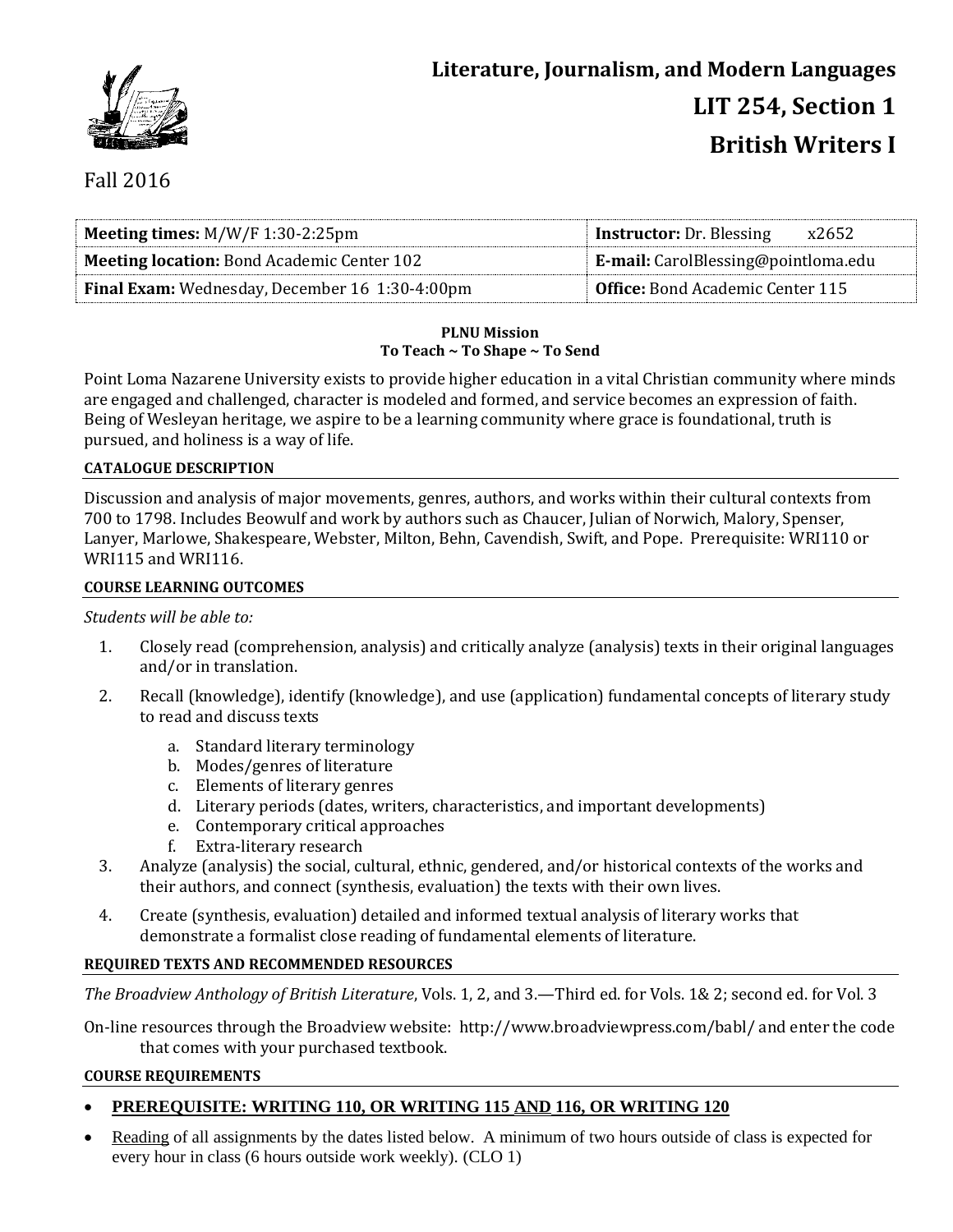- Frequent quizzes, attendance, and participation (10%)(CLO 2)
- Twelve one-page analyses, approximately 300 words each, dates as noted on the syllabus (15%). Turn in one each week on the day of the question upon which your analysis is based. (CLOs 2-4)
- One oral/written presentation on contexts connected to a work. (10%)(CLOs 2 and 3)
- Two five-page essays, approximately 1000 words each, 10% each (20% total). These may be expansions of your shorter analysis work. More instructions to follow. (CLOs 2-4)
- Two examinations, as noted on the syllabus. The midterm is worth 20%; the final exam is worth 25%. (CLOs 2 and 3)
- Oral participation—will influence borderline grades and make the class more meaningful for everyone. (CLOs 2and 3)

| <b>PERCENT</b> | <b>GRADE</b> |
|----------------|--------------|
| 93-100         | A            |
| 90-92          | A-           |
| 88-89          | B+           |
| 83-87          | B            |
| 80-82          | B-           |
| 78-79          | $C+$         |
| 73-77          | $\mathsf C$  |
| 70-72          | $C -$        |
| 68-69          | D+           |
| 63-67          | D            |
| 60-62          | D-           |

#### **ANALYSIS RESPONSES: WORTH 15% OF YOUR GRADE**

Format: Typed, Double-spaced, 300 words—turn in one each week

Write <u>a thesis statement</u> that answers the question of the day—One sentence opening

Use three paragraphs to support your thesis

Write a one sentence conclusion

Use the text itself—your analysis must be fully based in the literary work; all assertions must be backed up with examples from or references to the work. Use parenthetical references and list the page numbers of the text you cite.

The analysis must be your own work—not taken in part or the whole from any other sources.

Grading is based on:

- 1. Thoroughness of response—demonstrating good understanding of the text
- 2. Originality of ideas
- 3. Critical thought
- 4. Strength of thesis/argument
- 5. Strength of support from the text

## **ORAL REPORTS—THESE WILL COVER CONTEXTS CONNECTED TO A LITERARY WORK: WORTH 10% OF YOUR COURSE GRADE**

- 1. Sign up for a date on which to present—choose a topic connected to the work Suggestion for ideas—ahead of the date of your presentation, read the introduction in the textbook for possible topics that you can research.
- 2. Research the topic using three sources outside of our text. Do not use Wikipedia or similar sources. Use reputable and current books, journal articles, and/or on-line resources from reputable sites such as those connected with universities and historical organizations.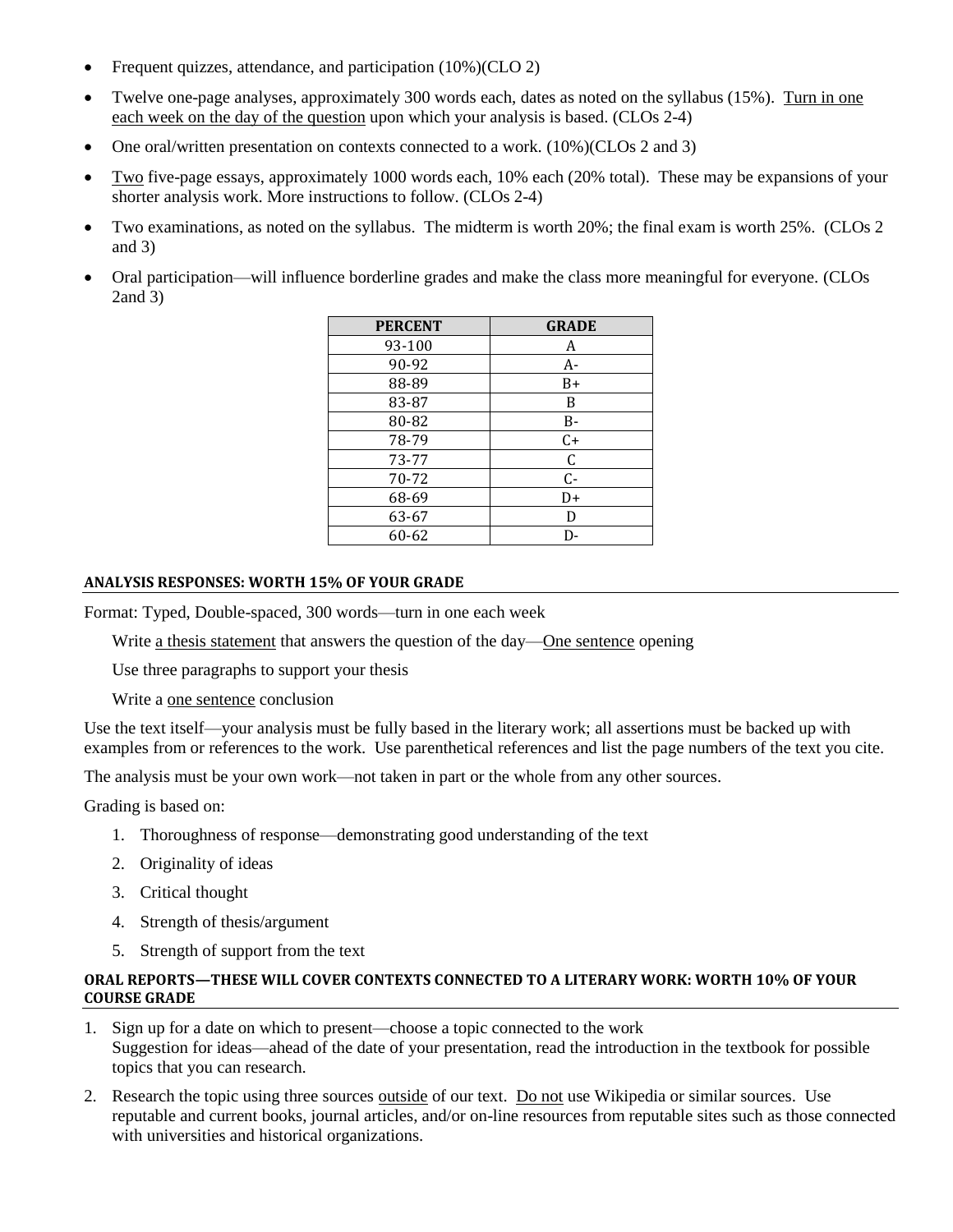- 3. Present your findings to the class on the date for which you signed up. The presentation must not run over ten minutes, so practice it ahead of time.
- 4. Include a one-page typed summary of your research and give out copies to me and the class, including a list of your three sources in MLA format.
- 5. Post your report on Canvas, in addition to presenting it in class.

## **COURSE POLICIES AND PROCEDURES:**

**Academic Accommodations:** While all students are expected to meet the minimum academic standards for completion of this course as established by the instructor, students with disabilities may require academic accommodations. At Point Loma Nazarene University, students requesting academic accommodations must file documentation with the Disability Resource Center (DRC), located in the Bond Academic Center. Once the student files documentation, the Disability Resource Center will contact the student's instructors and provide written recommendations for reasonable and appropriate accommodations to meet the individual learning needs of the student. This policy assists the University in its commitment to full compliance with Section 504 of the Rehabilitation Act of 1973, the Americans with Disabilities (ADA) Act of 1990, and ADA Amendments Act of 2008, all of which prohibit discrimination against students with disabilities and guarantee all qualified students equal access to and benefits of PLNU programs and activities.

**FERPA:** In compliance with federal law, neither PLNU student ID nor social security number should be used in publicly posted grades or returned sets of assignments without student written permission. Also in compliance with FERPA, you will be the only person given information about your progress in this class unless you have designated others to receive it in the "Information Release" section of the student portal. See Policy Statements in the undergrad student catalog.

**Plagiarism:** Plagiarism in any form will not be tolerated. The following is the LJML Department Policy on Plagiarism:

*The Department of Literature, Journalism, and Modern Languages deems intellectual and academic integrity to be critical to academic success and personal development; therefore, any unethical practice will be detrimental to the student's academic record and moral character. Students who present the work of others, which includes but is not limited to borrowing another student's work, buying a paper, or using the thoughts or ideas of others as if their own (using information in a paper without citation), commit plagiarism. Students will be held accountable for plagiarized material whether the material was plagiarized intentionally or unintentionally. Plagiarized work will result in a failing grade for the assignment and possibly for the course. In either event, a written report will be filed with the department chair and area dean. The dean will review the report and submit it to the Provost and the Vice President for Student Development. It will then be placed in the student's academic file.*

**Attendance:** Please read the Class Attendance section of your PLNU Catalog, carefully. If students miss more than 10% of class meetings (approx. 4 for a MWF course and 3 classes for a TTH course), faculty members may file a written report which may result in de-enrollment from the course. If you miss more than 20% of class meetings (approx. 8 for a MWF course and 6 classes for a TTH course), you may be de-enrolled without notice. De-enrollment may have serious consequences on residence, athletic, and scholarship requirements; it may also necessitate a reduction or loss in your financial aid.

**Public Discourse:** Much of the work we will do in this class is cooperative, by nature of the class discussions and general feedback given to written work and/projects; thus you should think of all your writing and speaking for and in class as public, not private, discourse. By continuing in this class, you acknowledge that your work will be viewed by others in the class. Thinking of our class work as public and shared also gives us the chance to treat one another with gentleness and compassion.

**Maintaining Your Own Class Schedule through Online Registration:** You will be responsible for maintaining your own class schedule. Should you need to drop this or any course, please remember to drop the course before the November 4 deadline for 15-week classes and September 23 for Quad 1 classes. If you need to drop a class, be sure to fill out and submit the official forms; simply ceasing to attend may result in a grade of F on your transcript.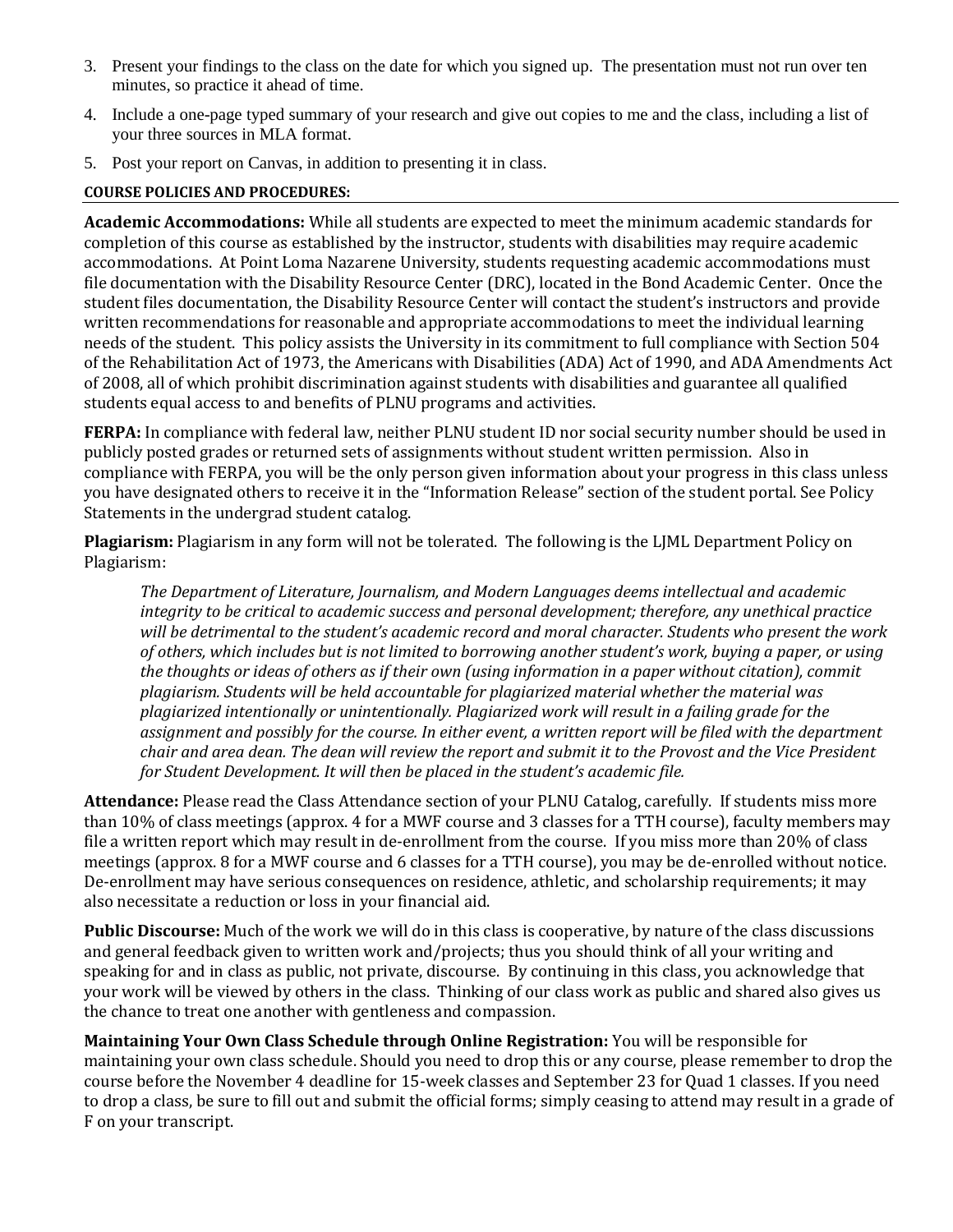**Final Examinations:** Final Examinations are the culminating learning event in a course, and they are scheduled to take into account all the different courses and departments across the university. The exam schedule varies from year to year. The final examination schedule is posted on the Class Schedules site. You are expected to arrange your personal affairs to fit the examination schedule.

**Inclusive Language:** Because the Literature, Journalism, and Modern Language department recognizes the power of language, in its essence and in the ways it may be used either for good or for ill, we ask that all public language used in this course, including written and spoken discourse, be inclusive. This standard is also outlined by all major academic style guides, including MLA, APA, and Chicago, and is the norm in universitylevel work.

## **CLASS SESSIONS, PREPARATION, ASSIGNMENTS, AND TECHNOLOGY:**

- a. Come to class having read the assigned work and prepared to analyze, discuss, and read parts of it aloud.
- b. You may use your laptop or tablet only for note-taking, not for checking email or other activities. If you are using an electronic reader (Kindle, Nook, etc.), please let me know and have no other "file" open on your reader other than the class text/reading. **All other electronics must be muted or turned off for the entire class period.**
- c. Completion of all assignments is required, and passing the course will be difficult without doing so. Readings and written responses must be prepared in advance of the date scheduled/due and of sufficient length and quality to meet the assignment's requirements and intents. Missed work (quizzes and written responses) may be made up only in truly extenuating circumstances and only if you and I have had a conversation about your situation. No make-up work will be given for missed work.
- d. Late assignments will not be accepted either in person, by delivery, or in my mailbox (unless you and I have communicated prior to the deadline about extenuating circumstances).
- e. It is your responsibility to see to it that I receive your work.
- f. Always keep electronic copies of your work on hand so that you can provide duplicate copies if you need to.

**Email and Canvass:** You are responsible for checking your PLNU email account and Canvas regularly for electronic messages from me (and sometimes from your classmates). You are fully accountable for all course material, announcements, communications that are distributed via email and Canvas; and I will send messages only to these sites. Please let me know if you encounter any technical problems with these sites.

**Extenuating Situations and Grades:** No "Incomplete" grades will be assigned unless extenuating circumstances (e.g., death in the family, automobile accidents, hospitalization) prevail. If you find yourself in such a situation, please contact me immediately and submit any necessary and valid documents to help clarify and document your situation (e.g., doctor's letter on letterhead, funeral service program, police report, etc.).

No *Cliff's Notes*, *Barron's Notes*, *Spark Notes*, *Wikipedia*, or similar guides are to be used for papers, brought to class, or used as a substitute for the reading.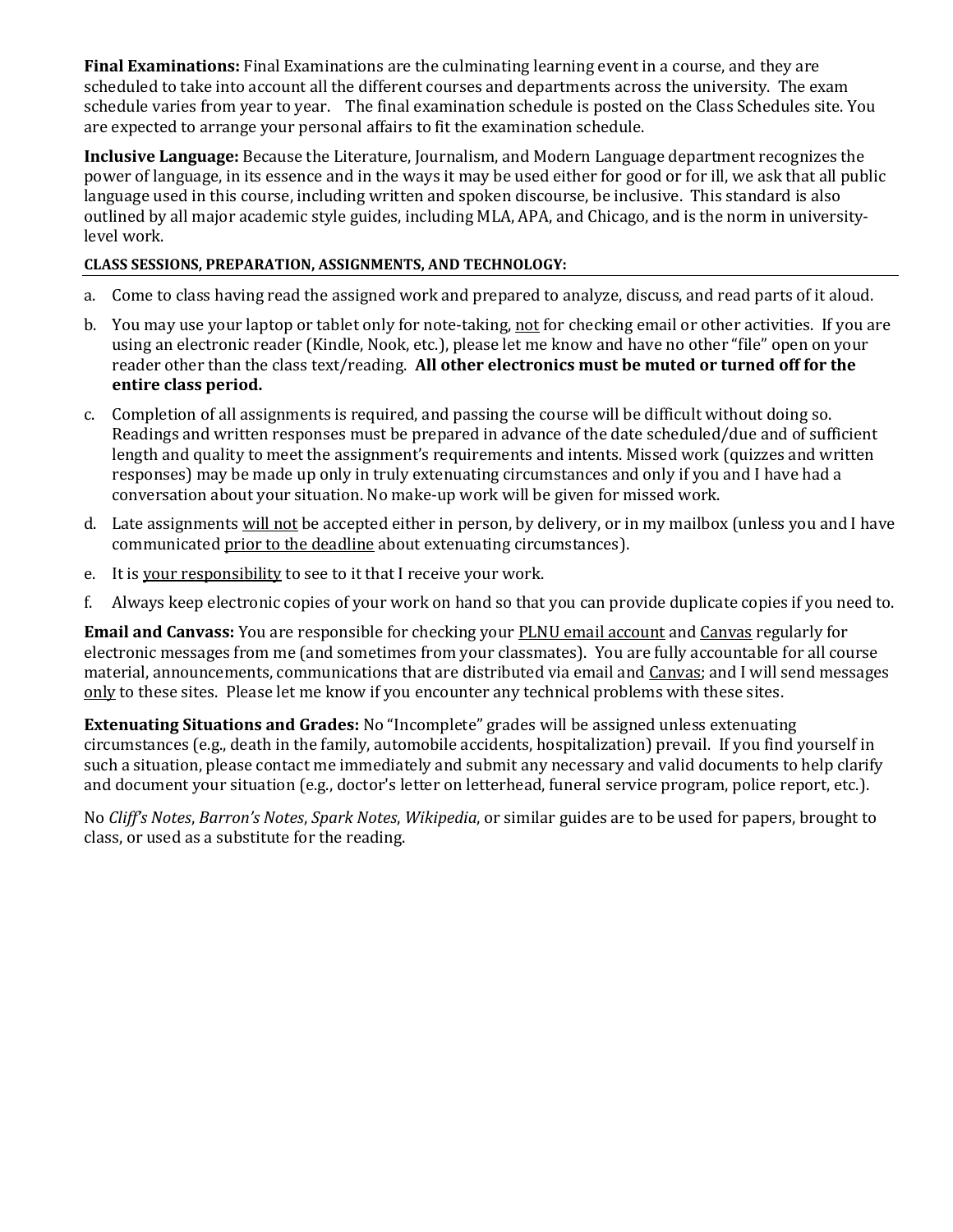# *Class Schedule - Complete all readings by the assigned day*

Read the works before class on the date indicated. Turn in one analysis response a week in response to one of the work's questions.

| <b>DATE</b>         | <b>IN CLASS COVERAGE</b>                                                                                                                                                                                         | <b>WORK DUE</b>                    |
|---------------------|------------------------------------------------------------------------------------------------------------------------------------------------------------------------------------------------------------------|------------------------------------|
| <b>Volume One</b>   |                                                                                                                                                                                                                  |                                    |
| Week 1              |                                                                                                                                                                                                                  |                                    |
| Aug. 1              | Course Introduction; Backgrounds to Old and Middle English                                                                                                                                                       |                                    |
| Aug. 2              | The Medieval Period, pp. XXVIII-LXI; Bede, pp.9-23; The Dream of the Rood, pp. 29-<br>34                                                                                                                         |                                    |
| Sep. 2              | Beowulf, pp. 44-90<br>Analysis: How do the pre-Christian and Christian value systems in the epic<br>both intersect and clash with one another?                                                                   | <b>Analysis Response Due</b>       |
| Week 2              |                                                                                                                                                                                                                  | <b>Analysis Response this week</b> |
| Sep. 5              | <b>Labor Day-No Classes</b>                                                                                                                                                                                      |                                    |
| Sep. 7              | Judith, pp. 93-102; Geoffrey of Monmouth, The History of the Kings of Britain, pp.<br>157-179                                                                                                                    |                                    |
|                     | Analysis: How does the biblical Judith become reconstructed into an Anglo-<br><b>Saxon warrior woman?</b>                                                                                                        |                                    |
| Sep. 9              | Marie de France: Lais, pp. 180-209<br>Analysis: What views of marital love do these works present?                                                                                                               |                                    |
| Week 3              |                                                                                                                                                                                                                  | <b>Analysis Response this week</b> |
| Sep. 12             | Sir Gawain and the Green Knight, pp. 258-288<br>Analysis: What views of Arthur's Court does this work present?                                                                                                   |                                    |
| Sep. 14             | Sir Gawain and the Green Knight, pp. 288-323<br>Analysis: How do the bedroom scenes and the hunting scenes relate to each<br>other?                                                                              |                                    |
| Sep. 16             | Geoffrey Chaucer: The Canterbury Tales: The General Prologue, pp. 379-414<br>Analysis: Which character do you find most intriguing and why?                                                                      |                                    |
| Week 4              |                                                                                                                                                                                                                  | <b>Analysis Response this week</b> |
| Sep. 19             | The General Prologue, continued<br>Analysis: How does Chaucer represent the Medieval church?                                                                                                                     |                                    |
| Sep. 21             | Chaucer: The Wife of Bath's Prologue and Tale, pp. 462-482<br>Analysis: Is Chaucer's depiction of the wife misogynistic or complimentary?                                                                        |                                    |
| Sep. 23             | Julian of Norwich, A Revelation of Love, pp. 586-603;<br>Margery Kempe, The Book of Margery Kempe, pp. 604-627<br>Analysis: What theological questions do these works raise for you?                             |                                    |
| Week <sub>5</sub>   |                                                                                                                                                                                                                  | <b>Analysis Response this week</b> |
| Sep. 26             | Quem Quaeritis, pp. 666-667; The Second Shepherd's Play, pp. 698-714<br>Analysis: How does the shepherds' encounter with Christ compare to the<br>encounter of the mystics with Christ from the last assignment? |                                    |
| Sep. 28             | Everyman, on-line resource<br>Analysis: What is the path to salvation for Everyman?                                                                                                                              |                                    |
| Sep. 30             | Sir Thomas Malory: Morte Darthur, pp. 754-795<br>Analysis: What makes the legend of Arthur so popular, even today?                                                                                               |                                    |
| <b>Volume Two</b>   |                                                                                                                                                                                                                  |                                    |
| Week 6              |                                                                                                                                                                                                                  | <b>Analysis Response this week</b> |
| Oct. 3              | The Renaissance and Early Seventeenth Century, pp. XLVII-XCVIII                                                                                                                                                  | Paper #1 DUE                       |
| Oct. 5              | Sir Thomas More: Utopia, pp. 12-69<br>Analysis: Describe More's vision of an ideal society.                                                                                                                      |                                    |
| Oct. 7              | Sir Thomas Wyatt, Henry Howard, Earl of Surrey, and the Elizabethan Sonnet and<br>Lyric, pp. 113-137<br>Analysis: How are male/female roles portrayed in the poems?                                              |                                    |
| Week $\overline{7}$ |                                                                                                                                                                                                                  | <b>Analysis Response this week</b> |
| Oct. 10             | Edmond Spenser: The Faerie Queene, Book I, Canto 1, pp. 191-202; Canto 12, pp.<br>272-277                                                                                                                        |                                    |
|                     | Analysis: Describe the allegorical elements in the first canto.                                                                                                                                                  |                                    |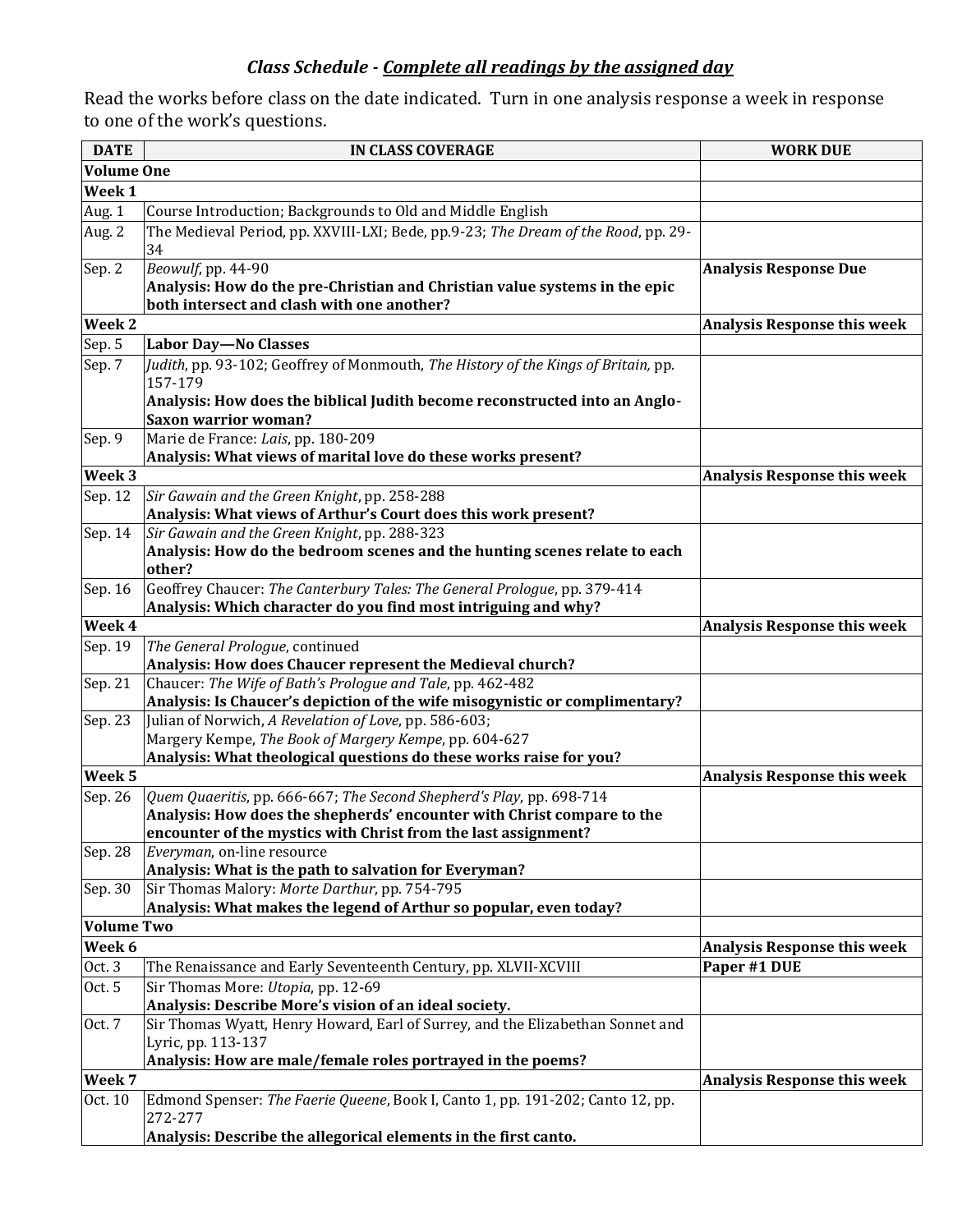| Oct. 12             | Sir Philip Sidney: Astrophil and Stella, pp. 330-340.                                                 |                                    |
|---------------------|-------------------------------------------------------------------------------------------------------|------------------------------------|
|                     | Analysis: Discuss the relationship of Astrophil and Stella.                                           |                                    |
| Oct. 14             | Queen Elizabeth, pp. 389-411; Mary Stuart, Queen of Scots, pp. 443-447; Aemilia<br>Lanyer, pp.451-457 |                                    |
|                     | Analysis: How do these women counter the ways in which male writers have                              |                                    |
|                     | presented them?                                                                                       |                                    |
| Week 8              |                                                                                                       |                                    |
| Oct. 17             | Finish Aemelia Lanyer and "Unconstant Women," pp. 703-715                                             |                                    |
|                     | Analysis: How do these debates shape early modern poetry?<br><b>Midterm Exam</b>                      | <b>Midterm Exam</b>                |
| Oct. 19             | <b>Fall Break Day-No Class</b>                                                                        |                                    |
| Oct. 21             |                                                                                                       |                                    |
| Week 9              |                                                                                                       | <b>Analysis Response this week</b> |
| Oct. 24             | Francis Bacon: Essays, pp. 557-570<br>Analysis: What is Bacon's view of Truth?                        |                                    |
| Oct. 26             | Christopher Marlowe: Doctor Faustus, pp. 576-579; 592-625                                             |                                    |
|                     | Analysis: Is Faustus damned or saved at the end of the play? Explain.                                 |                                    |
| Oct. 28             | Doctor Faustus-Continued                                                                              |                                    |
|                     | Analysis: How does this work relate to your life as a student/scholar?                                |                                    |
| Week 10             |                                                                                                       | <b>Analysis Response this week</b> |
| Oct. 31             | William Shakespeare: Sonnets, pp. 647-651 and 675-687                                                 |                                    |
|                     | Analysis: How does the speaker portray his relationships with both the<br>young man and the female?   |                                    |
| Nov. 2              | Ben Jonson, pp. 718-728 and Andrew Marvell, pp. 921-927                                               |                                    |
| Nov. 4              | John Donne, pp. 807-829                                                                               |                                    |
|                     | Analysis: What views of women do these poems contain?                                                 |                                    |
| Week 11             |                                                                                                       | <b>Analysis Response this week</b> |
| Nov. 7              | Continue Donne's poetry, pp. 829-835                                                                  |                                    |
|                     | Analysis: How does Donne portray his relationship with God?                                           |                                    |
| Nov. 9              | John Webster: The Duchess of Malfi, pp. 836-888                                                       |                                    |
|                     | Analysis: What do you think of the Duchess's clandestine marriage?                                    |                                    |
| Nov. 11             | The Duchess of Malfi, continued                                                                       |                                    |
|                     | Analysis: How would you describe the philosophy of the play?                                          |                                    |
| Week 12             |                                                                                                       | <b>Analysis Response this week</b> |
| Nov. 14             | Lady Mary Wroth, pp. 889-896 and Katherine Philips, pp. 946-951                                       |                                    |
|                     | Analysis: Compare the poets' portrayal of relationships                                               |                                    |
| Nov. 16             | George Herbert, pp. 908-920<br>Analysis: Characterize Herbert's view of God.                          |                                    |
| Nov. 18             | John Milton: Paradise Lost, Books One and Two: pp.968-970 and 990-1019                                |                                    |
|                     | <b>Analysis: How is Satan portrayed?</b>                                                              |                                    |
| Week 13             |                                                                                                       |                                    |
| <b>Nov. 21</b>      | Paradise Lost, Books Four and Nine, pp. 1025-1039 and 1046-1061                                       | Paper #2 DUE                       |
|                     | Analysis: What does Milton add to the Genesis account of the Fall?                                    |                                    |
|                     | Nov. 23- Thanksgiving Recess-No Classes                                                               |                                    |
| 25                  |                                                                                                       |                                    |
| Week 14             |                                                                                                       | <b>Analysis Response this week</b> |
| <b>Volume Three</b> |                                                                                                       |                                    |
| <b>Nov. 28</b>      | The Restoration and the 18th Century, pp. XXXIII-LXIX                                                 |                                    |
| Nov. 30             | Margaret Cavendish, pp. 1-31                                                                          |                                    |
|                     | Analysis: How do Cavendish's "A Blazing World" and The Convent of Pleasure<br>respond to Utopia?      |                                    |
| Dec. 2              | John Bunyan: The Pilgrim's Progress, pp. 32-68                                                        |                                    |
|                     | Analysis: How does Bunyan's depiction of salvation compare with Milton's?                             |                                    |
| Week 15             |                                                                                                       | <b>Analysis Response this week</b> |
| Dec. 5              | Aphra Behn: Oroonoko, pp. 196-197 and 201-237                                                         |                                    |
|                     | Analysis: Characterize Oroonoko and his relationship with Imoinda.                                    |                                    |
| Dec. 7              | Oroonoko, continued                                                                                   |                                    |
|                     | Analysis: What are the connections between the female English narrator and                            |                                    |
|                     | the African slave Oroonoko?                                                                           |                                    |